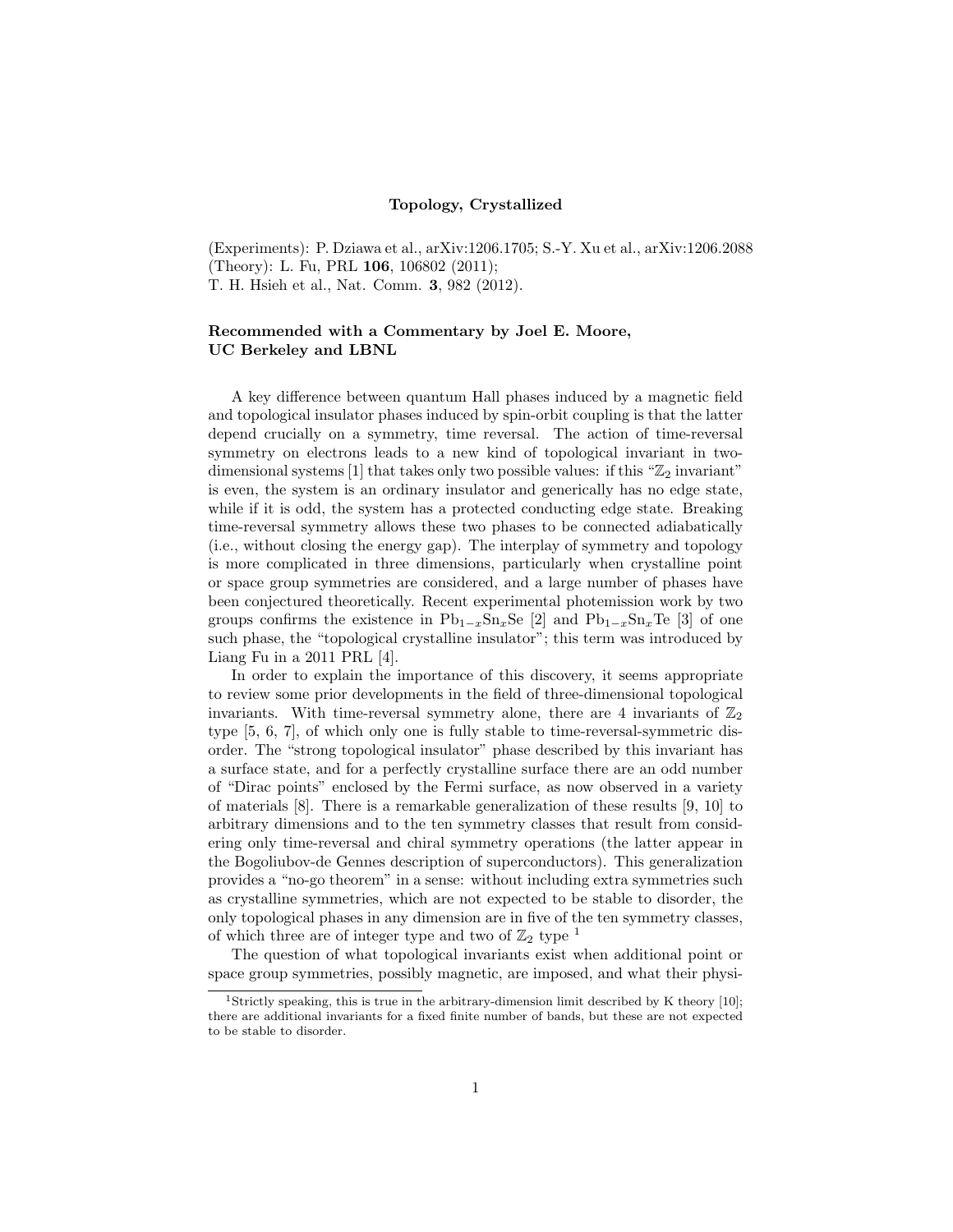cal consequences are, remains an active subject for theory with too many examples to list. The work of L. Fu mentioned above showed that when time-reversal is present along with a four-fold or six-fold rotational symmetry, there can be a distinctive electronic structure at a clean surface that respects the rotational symmetry. Rather than an odd number of surface "Dirac cones" as in topological insulators, there are quadratic surface bands that touch at a point, reminiscent of the electronic structure of bilayer graphene. The bands cannot be separated by any perturbation that respects the rotational and time-reversal symmetries. While the rotational symmetry is not stable to structural disorder, unlike timereversal, many materials can be made in sufficiently good crystalline form that this rotational symmetry is present to very high accuracy. Furthermore, it is known in other cases that there can be interesting consequences of a topological invariant when an isolated defect breaks the symmetry required for its definition.

A follow-up paper [?] proposed SnTe and similar materials as a slightly different type of topological crystalline insulator with an even number (four) of Dirac branches at the surface, resulting from band inversion at an even number of points. Mirror symmetries in the structure protects the surface states at surfaces that preserve a mirror operation. The preprints that experimentally identify a topological crystalline insulator [2, 3] required a number of significant steps beyond the theoretical proposal: identification and synthesis of a specific material, creation of a suitable surface for photoemission measurement, and success in identifying the characteristic state under conditions when the previously understood topological insulator phase could not provide the explanation. The experimental reason for going to doped materials,  $Pb_{1-x}Sn_xSe$  with  $x \approx 0.23$ in [2] and Pb<sub>1−x</sub>Sn<sub>x</sub>Te with  $x \approx 0.35$  in [3], is that crystals of the nominally undoped materials are in practice heavily p-doped from Sn vacancies; hence the surface states are unoccupied and invisible in conventional photoemission. In the doped materials, the predicted Dirac cones are clearly seen.

These experiments give hope that the theoretical effort going into "redoing crystallography with an injection of topology" may lead to other insulating and metallic phases. It would be nice to realize the first electronic structure discussed by Fu; in general terms, topological insulators provide a surface electronic structure that is superficially similar to that of graphene but with some important differences, and a topological crystalline insulator with quadratic touching is related in the same sense to a graphene bilayer. Graphene bilayers appear to have interesting correlation physics and symmetry breaking not present in single-layer graphene, and one might ask if there are any equivalents in a thin film of a topological crystalline insulator of this type. Whatever the future holds, the present experiments add one more interesting example of the consequences of topology for electronic behavior in solids.

## References

[1] C. L. Kane and E. J. Mele.  $Z_2$  topological order and the quantum spin Hall effect. Phys. Rev. Lett., 95:146802, 2005.